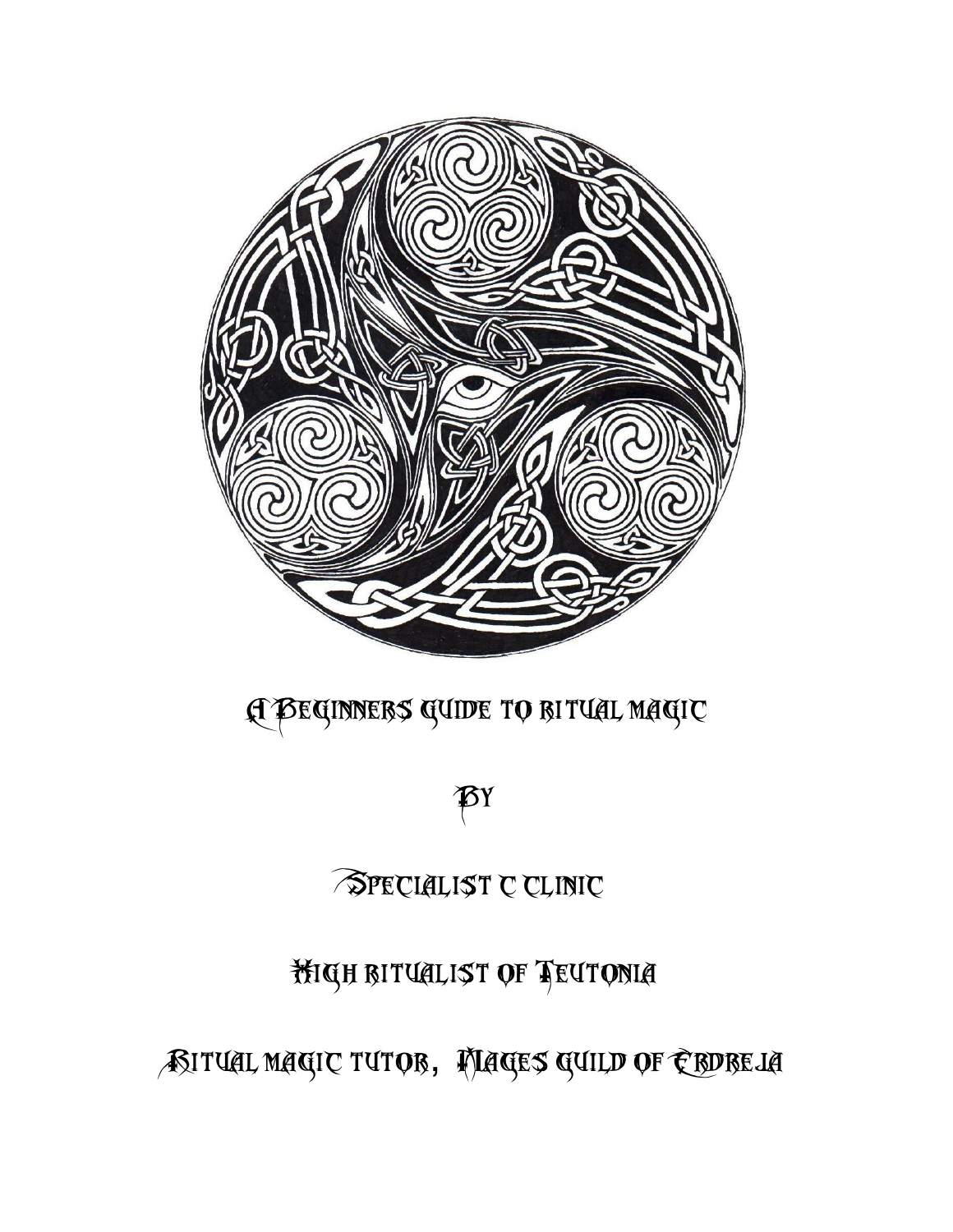#### Ritual Basics:

Ritual magic can be used to do all sorts of wonderful things, but, like most things, if something is powerful enough to have an effect, then it is powerful enough to have an unwanted effect. This is why ritual magic is dangerous, not just to ritualists and contributors, but to subjects, bystanders, the circle network and even our ultimate host – the Dragon. Foolish ritualists have killed themselves, their friends, and even harmed and scarred the Dragon. For this reason, ritual magic should be approached with respect and caution but, when approached with respect, can be the most exciting and wonderful thing you'll ever experience. The purpose of this workshop is to help keep you and your teams safe, help you have an enjoyable and successful time in the ritual circle, and give you confidence to grow your talents and expand your possibilities. This isn't a lecture – if you have questions, just shout out or wave manically at me, rather than trying to remember them until later!

#### Ritual Circles

All ritual circles are not created equal. Circles vary by size – this isn't about circumference or diameter, although they do vary, but in terms of the power it can contain. Ritual power wells up from the void, and enters the physical plane via Wellsprings. The power then flows from them to Huge circles, then to Major circles, then Minor circles, then down to the transport circle network, then out again through sinkholes, like a water clock. Now, this means a Wellspring can feed up to 5 or 6 minor circles, or even more.

So, the larger the circle, the larger the power it can hold, and the more powerful the objects and creatures you can create. However, with more power, comes the potential for a bigger explosion! The most I have ever personally taken into a minor circle is 30 thaums of power and, in a Wellspring, 43. I wouldn't personally go over 45 in a Wellspring (and there would need to be a good reason for using that much), 40 in a huge, 35 in a major and 30 in a minor. I'm not saying these are hard and fast rules, just where I personally draw the safety line. There are plenty who would disagree with me. Some are still alive! Some made mistakes, and the more power, the less margin for error there is. Bigger is not always better.

## Timing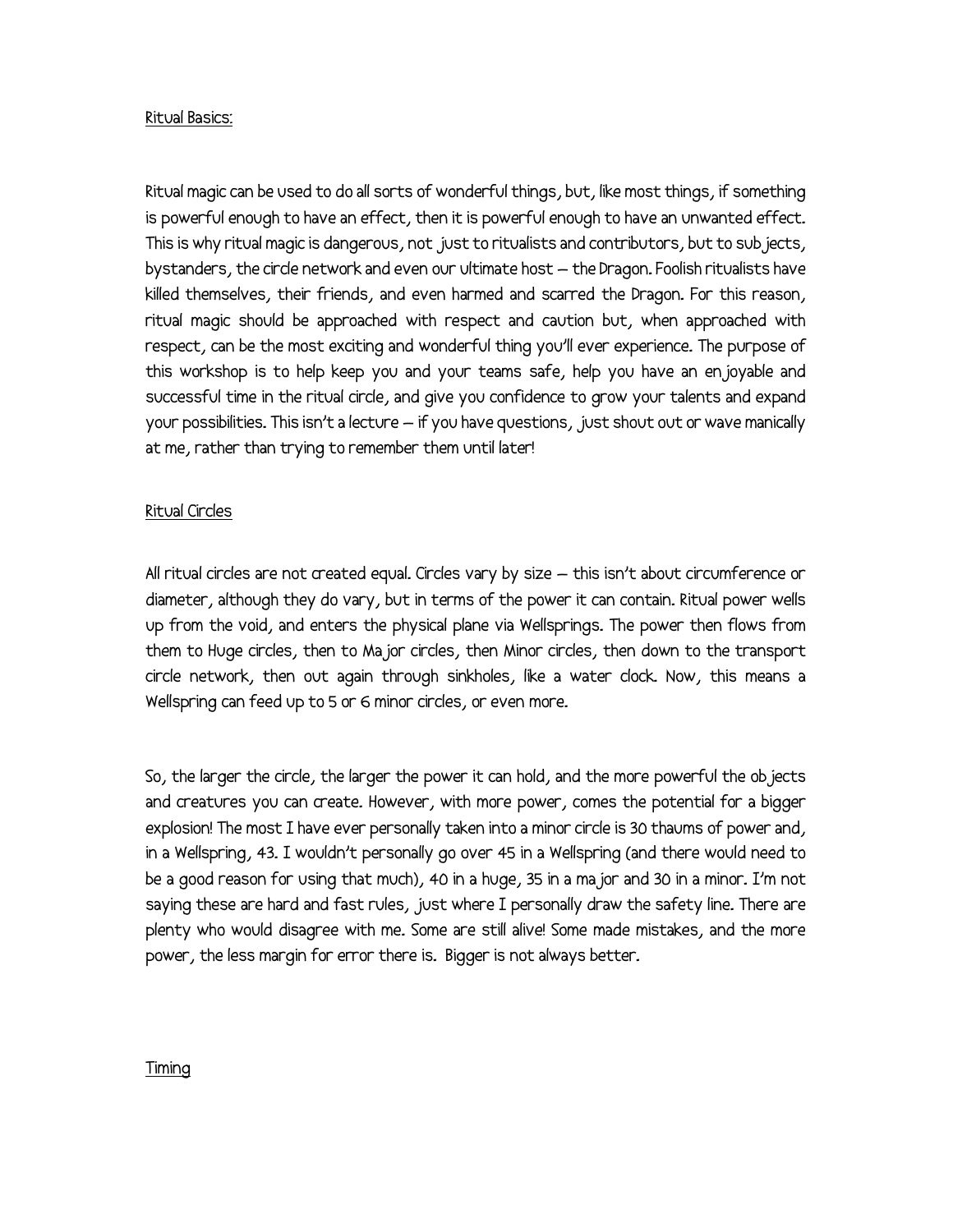Power is built over time, and does so exponentially, to the power of 4, like everything in this World. That is because it beats with the heartbeat of the Dragon. When you seal the circle, you close it to the physical World, and open it to the void, and the power begins to flow in. You focus that power, bend it to your will, and use it. If you do not, all you will create is a lot of smoking boots!

When you first seal the circle, there is no power in there. Ritual power is not yours, you just borrow it from the void. So, the power builds. After 5 minutes, there is enough power to do you some serious harm. Before then (unless you are wielding a LOT of power in a VERY powerful circle where you have no room for error), if you drop the seal because you need to stop, you should be OK. Thereafter, not so much. The most dangerous time is at around 8-10 minutes, where the power is at its greatest, but nothing has yet been done with it. If you stop at this point, it will almost certainly be the last ritual you do. The optimum time for a ritual used to be 15 minutes but, as the Dragon is growing more powerful and her heartbeat strengthens, the time is shortened, and now 13 minutes is the time to aim for. Remember that, all the time you are in there with the seal up, power continues to flow in. As that power is exponential, it will quickly get to the point where it is too much for a mere mortal to control, and it will get very messy indeed.

Timing is therefore important. You can use an hourglass if you like, but I've always preferred the old-school 'bokk on the head' approach. On the outside of the circle, get a friend to hit another friend over the head. Make sure this friend is affected by normal weaponry and is not regenerating! After 10 minutes, the Ritual of Peace will bring the victim around, and you know you are past the danger point. After that, you are able to complete what you are doing over 2-3 minutes, and your ritual will be perfectly timed.

## Team and Contributors

The power is wielded by the ritualist, but focussed through their contributors. Contributors are essential. It is not possible to focus the power safely or effectively without a minimum of 5 contributors, no matter what extra power you are able to muster through potions, learning or magical items. Master ritualists, who are able to raise 15 thaums of power alone, could technically do a ritual alone, but I cannot stress enough how bad an idea this is. I'm a Master Ritualist, and existence as we know it would have to be ending unless the ritual occurred for me to even consider it, and then, I'd probably still think it was a bad idea! Feel free to disagree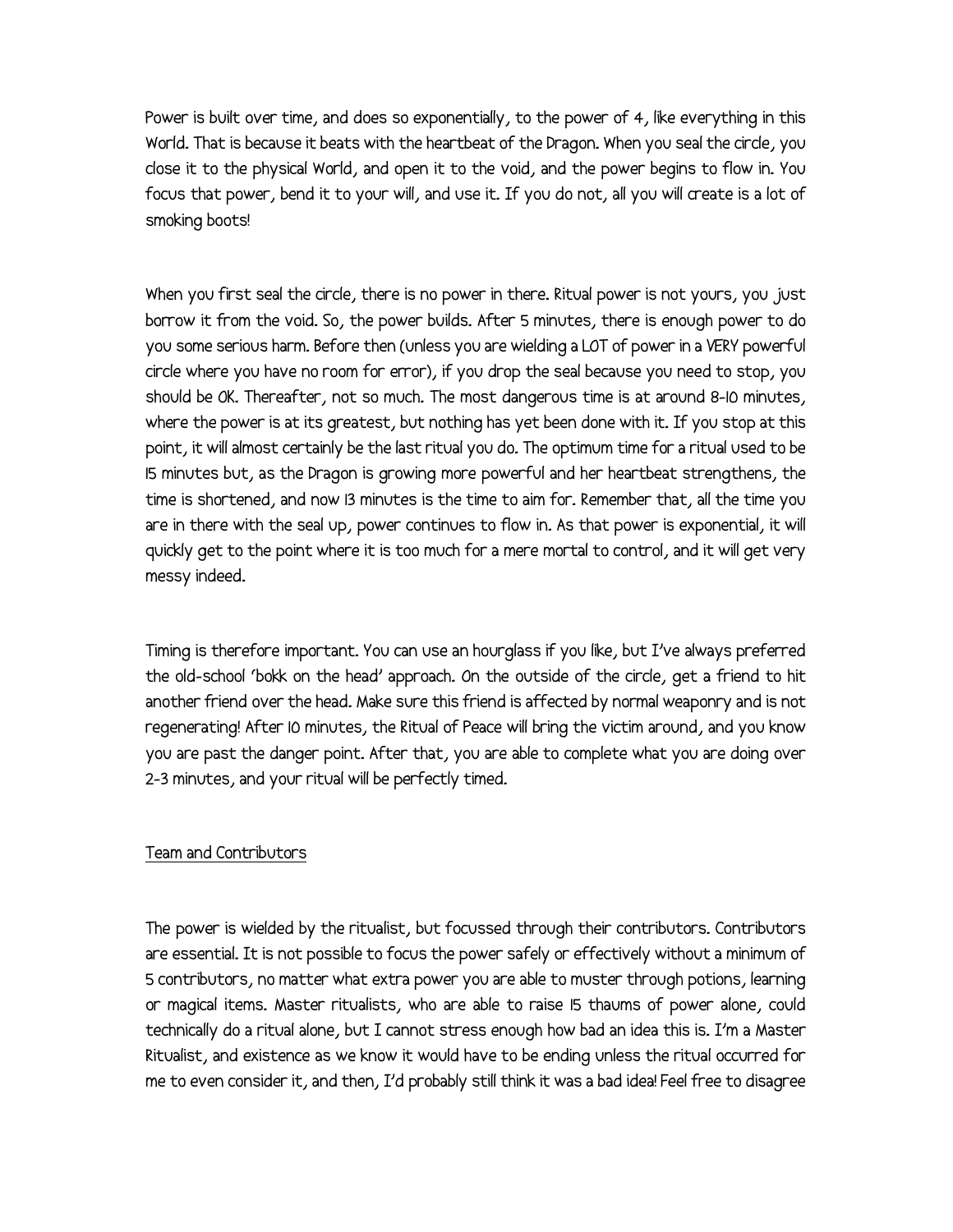and try it – just let the Watchers know in advance in case they want to send a condolence letter to your next of kin.

Sorry, contributors, but the ritualist is in charge, and what they say, goes! Ritualists must effectively control their contributors, and use them properly. That means that, if you are contributing, you must be an active part of the ritual. Scratching your arse does not count! So, it's important to give your contributors something interesting to do, to treat them respectfully, and make them want to contribute to you again because, without them, it is impossible for you to successfully perform a ritual. Patronising them and taking them for granted is a sure way of insuring you never get them back again. You are responsible for their safety and their en joyment  $-$  don't take this responsibility lightly, or (at least in Teutonia) they will ensure that you don't risk their lives again, permanently if necessary.

Contributors, listen to your ritualist, don't talk over them, and follow their lead. There will be times when you aren't doing anything. You still have an important part to play – watch the action, listen to the ritualist, and actively participate in listening, like it's the most interesting thing you've heard all day. If you're not interested, then why should your audience or the Watchers be interested?

## Circle Alignments

All ritual circles have an alignment to one or more elements –good, evil, spirit, balance, chaos….. and this is really, really important. You **MUST** work with the alignment, not against it. Certain elements have a natural affinity to others. For instance, the Famine cadre is Evil, Time, Fire and Fate. Other elements are natural opposites: Fate and Fortune, Good and Evil, Water and Fire. In minor circles, working against the natural alignment of the circle might only get you a poor result, if you're lucky but, in a powerful circle, it could easily kill you.

An extreme example would be trying to raise a Lich in a Wellspring of Good – that would certainly be a mistake you only make once! Also, the circle isn't stupid, so don't insult its intelligence by paying lip service to its alignment – enter into the spirit of it. Most things can be tailored to the available circle if you really think about it, with obvious exceptions – don't try and make an uber healer in an evil circle, don't try and make a Demon in an Ancestral circle, that sort of thing. Can you think of other examples of bad ideas like that? However, everything else is open to interpretation. Think carefully about how you will use the circle's alignment to your advantage, and make that your first consideration, and you won't go far wrong.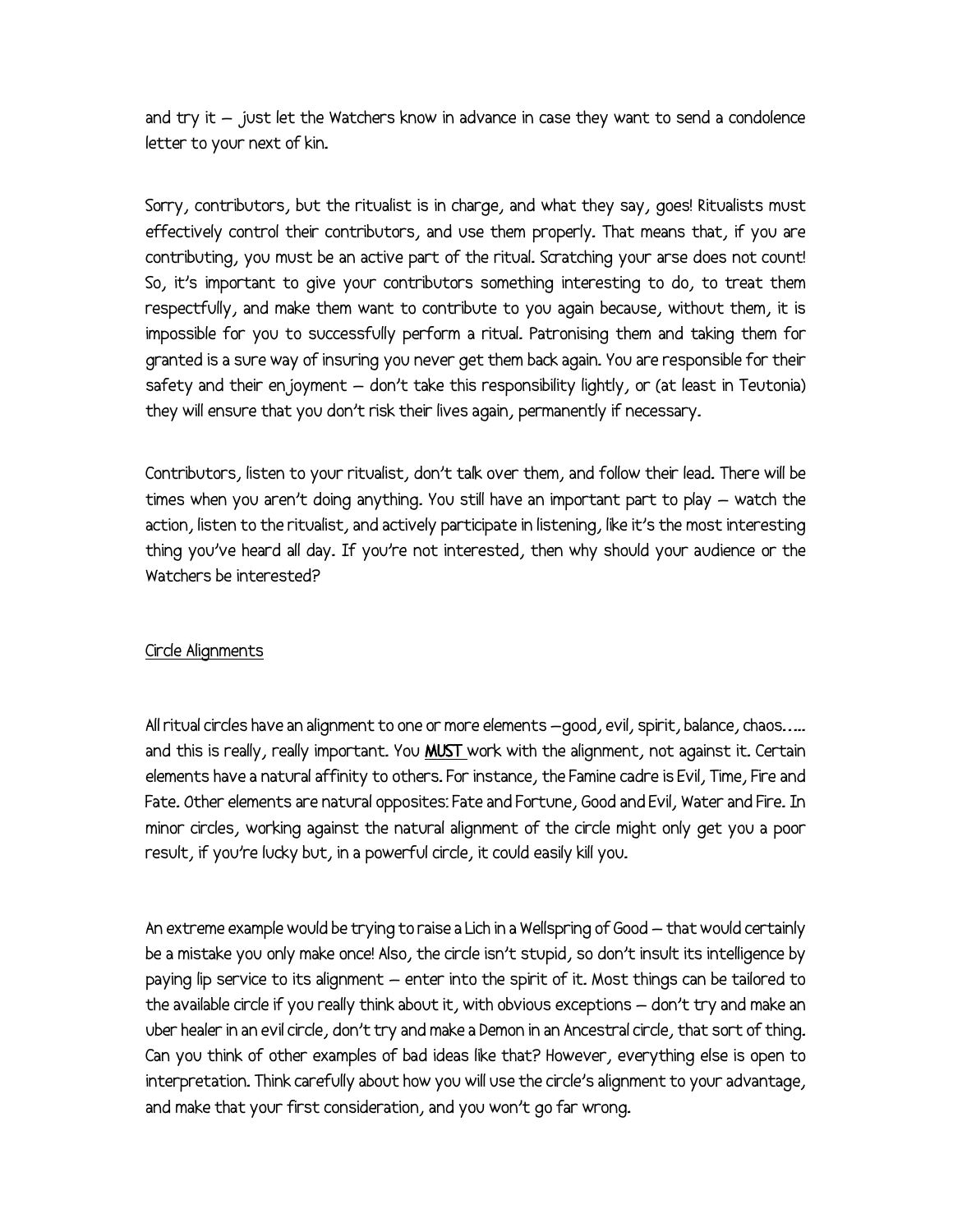#### The Watchers

The Watchers are guardians of the circle network. They are also your greatest resource and best source of help. Be nice to them. Treat them with respect, and they will help you. Rules they place in front of you are there for a reason, so pay close attention to them. Make life easier for them, by writing your paperwork legibly and understandably, and turning it in on time, by having everything in place on time, and they will be more amenable to you.

However, remember that they are not there for your benefit, but for the circle network. Their primary allegiance is to the safety of the dragon, not individual ritual teams. If they have to drop a seal to stop the dragon being hurt by a ritual team doing something stupid, and they will do so without hesitation, even if that means the death of your entire team to save the dragon and the circle. Funny old thing, the Dragon is more important than you are! However, they will happily help you ensure that what you are planning to do is safe and sensible. If you're unsure, go and talk to them!

#### Score

Rituals are scored out of 10, with 5 marks given for relevance, and 5 for entertainment. Entertainment can mean 'comedy', and that is most people's 'go to' option, but it doesn't have to. Something atmospheric, or informative, can be just as entertaining, if not more so. I personally find comedy rituals easier to do, but I've always got better scores when I do something serious. Your experience may vary, but don't be afraid to go for something serious and dramatic. Audiences are a really important part of entertainment, partly because an engaged audience shows the markers how engaging your ritual is to others, but also because it's easier to get a good atmosphere if you have an audience to engage with. So, make sure you bring an audience! Special effects, props, music etc. are also important to your entertainment score, so don't ignore them. If you don't know what is possible, talk to some more experienced ritualists, or go and chat to the goblins in the box – they're lovely folks and they will happily advise you about what they can and can't do.

Relevance is how relevant what you are doing is to what you want to achieve, and the circle you are in. So, if you put on a big-production-value interpretive dance with costumes and lighting and gymnastic stunts, but don't really explain what you're trying to achieve, you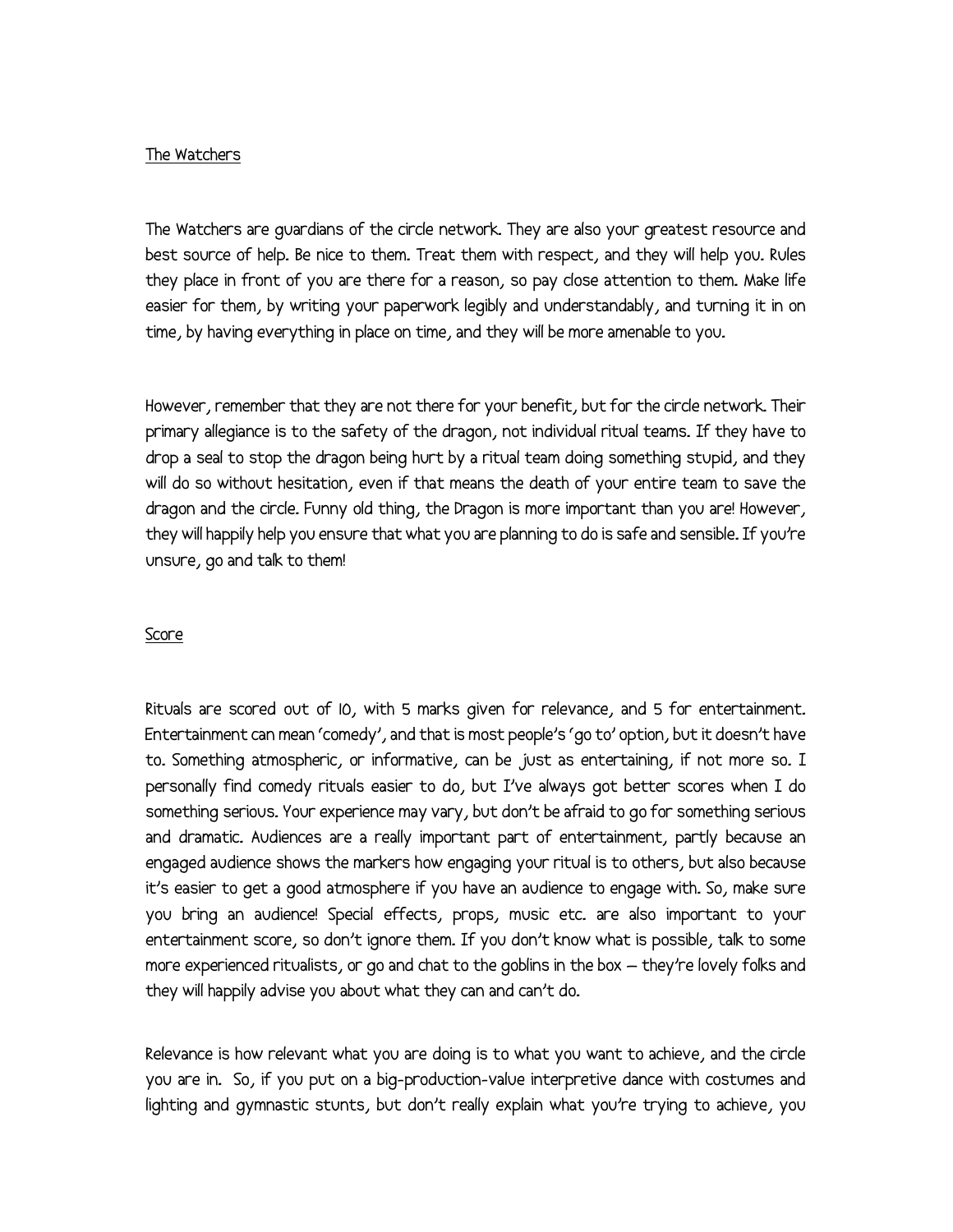might score a 5 – all for entertainment. If you all stand in a circle and spend 15 minutes chanting 'Magic Sword. Magic Sword. We want a Magic sword', you'd probably still get a 5, as it would be hugely relevant, but about as entertaining as watching paint dry.

So, remember that your audience, and the Dragon, have no idea what you're there to do. What you need to do is tell the story of what you want to make and why. Be specific. Explain how you're going to do it, why it's important, and make the people who are watching invest their belief in what you want to achieve. If you do that with pratfalls and custard pies, great. If you do it with dramatic monologues, combat and brooding lighting, also great.

## Specialist Skills

There are a range of skills you can learn to augment your ritual abilities. For ritualists, these include scholar/sage skills, and increasing your ritual power. These are well worth learning! In addition, for both ritualists and contributors, 'summoning skills': Theology (for ancestral stuff) Elementalism (for elemental stuff, perhaps unsurprisingly!), Daemonology (guess what that's used for!) and Necromancy (to raise unliving, of course!) are really important for that specific type of ritual. If you wish to make a summoned creature, the number of relevantly-skilled people actively taking part in your ritual has a direct impact on the strength of your resulting creature in terms of how easily it might be controlled or dismissed.

So, if you want to make a daemon, but you don't have any daemonologists, then the daemon you summon will be relatively weak, and you may wish to consider creating a different type of creature with similar abilities, like an imp or a golem. One of the Teutonian ritualists even made a 'shmemon' – a creature similar to, but not, a daemon. If the person also has high magic, then they are a high summoner, which also augments the results. There is a potion called a Summoner's Elixir available from potion makers, which allows a summoner to act as if they had 1 additional level of casting for the duration of the ritual. This is worth considering if you can afford it and you are short on the relevant summoning skill.

The most efficient way to use these potions is to give them to summoners with the second level of arcane or channelling skill, as they will then act as a high summoner for the duration of the ritual, whereas a 1<sup>st</sup> level caster would only become an effective 2<sup>nd</sup> level caster, and the potion will have no effect on existing high summoners. Please note the following two points, as they will save you wasting potions (and therefore money!)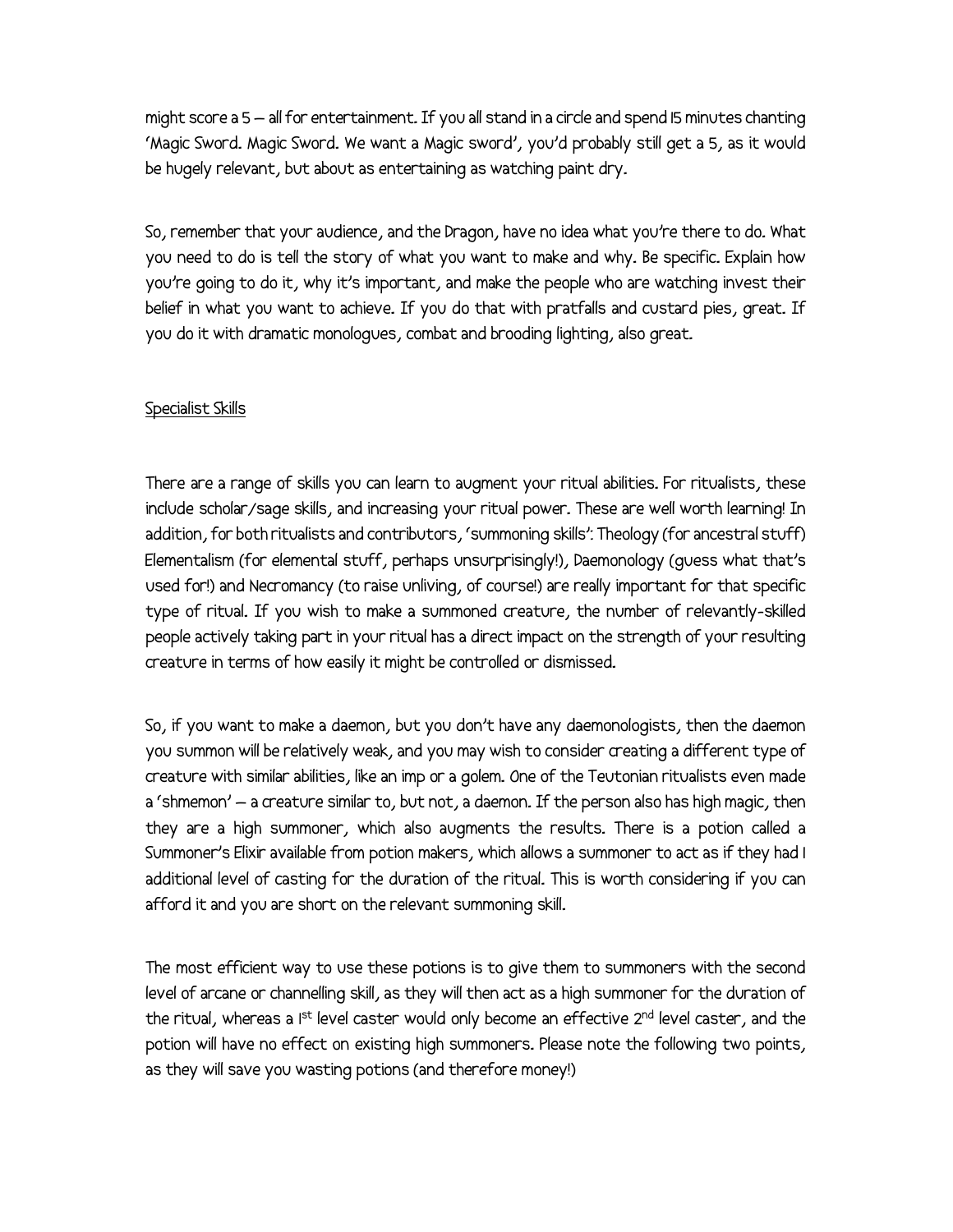1) The potion ONLY works on contributors, not on ritualists. Do not waste them on yourself – you may as well pour the potion into the dirt.

2) The potion ONLY works on existing summoners, so if you have a mage with Daemonology, they will benefit, but if you are doing a daemonic ritual and you have contributors without Daemonology, the potion will equally have no effect on them.

If in doubt, pop into the Alchemists Guild and talk to them – they will be happy to give you the full sales pitch, I'm sure!

You can only learn the summoning skills relevant to your arcane abilities, so it pays to choose a 'school' and specialise, especially if you have a dedicated ritual team who can specialise with you.

## Constructing a Ritual

## So, let's get down to the practical bit!

Firstly, decide what you are making, and what you want it to be able to do. Then, consider how you are going to make each part of this happen in the ritual.

So, for example, the first ritual I ever did was to create some amulets. I was asked to make these amulets bestow the ability to regenerate on the wearer/s.

So, now I knew what I was making, and what I wanted it to be able to do, I considered how to make this happen. In this case, I took something that already exists with that ability – in this case, I chose a Werewolf. If you were making an amulet that allowed the wearer to embody unliving, you might use an unliving (either as a contributor or summoned from the void). However, in my case, regeneration and werewolves are a natural match, so I asked a werewolf friend to take part.

I then told my story of how we could get that ability from the werewolf and copy it. Note the use of the word COPY: not transfer, steal, take or any other word that suggests removing the ability from the existing creature or item, otherwise prepare to be chased over the hills and far away by a very irate werewolf who can no longer regenerate (and probably their pack as well!)

Then, we look at a broad construction of a ritual.

1) Set the scene, explain, clearly, what your ritual seeks to achieve – in my example, we want to make amulets that allow the wearer to regenerate, we're going to do that by taking someone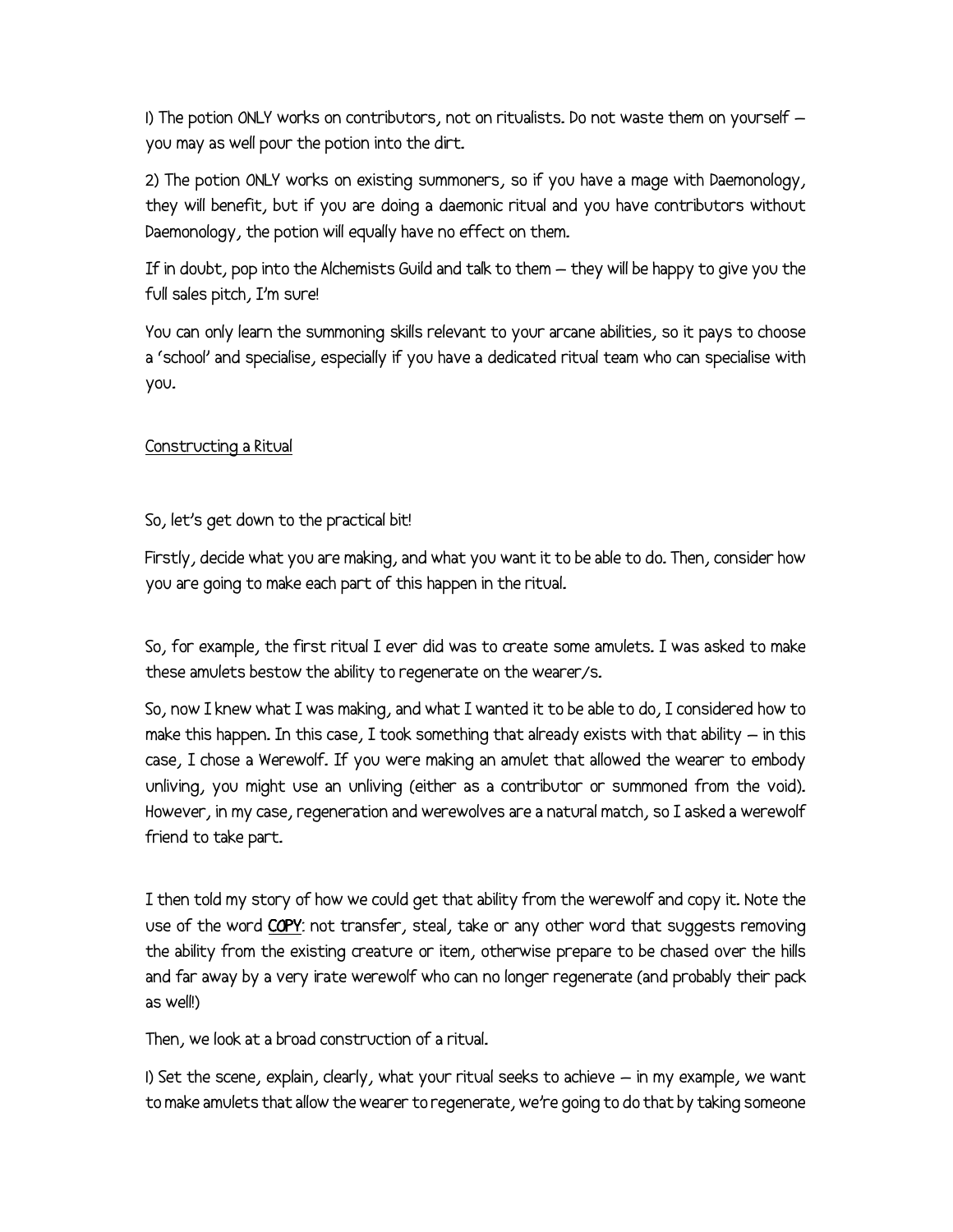who already has that ability in their pattern, and we're going to copy that aspect into the amulets.

2) Explain how you're going to do what you seek to achieve – in my example, we chose to make it a comedy ritual where we tried several different ways to copy the ability which were not successful, before settling on one that was. We tried coving our werewolf with paper and 'brass rubbing' him with crayons, we tried making him exercise so he would sweat, and wiped the amulets under his armpits. When neither of these worked, we gave him a very nasty drink, which made him sick on the amulets, and decided that, in our story, werewolf bile was the key to copying the regenerative ability.

3) Use your story to create what you seek to achieve – we did this through using physical comedy to try the steps above.

4) Explain what you have created – We have worked out the secret of werewolf regeneration, and have copied that ability, using the power of werewolf bile!

5) Test what you have done – if this is a creature, test the powers you have given them. So, if your creature wants to regenerate, have people beat them up and watch them get up after they have fallen over. If they are unliving/daemon/ancestral etc, get someone who can discern test them. If it's an item, a get a contributor to use it. In our example, we placed the amulets on contributors, the other contributors beat them into the ground, and we watched them regenerate.

6) Bind the powers you have created with it.

7) Balance the circle and diffuse additional energies – for me, this involves thanking the Dragon and giving any residual power over to her as tribute, and ensuring that the circle is as it was before we started. You'll have your own equivalent.

8) Unseal the circle, and give yourself a pat on the back!

## Constructing a Rite

Rites are like rituals, but are not carried out in a ritual circle, and can be done anywhere. There are 2 forms of rites – the ones you can do from your known spells, such as a Rite of Transportation, Wasting, Speak with Dead, Speak with Ancestor; and what are known as 'ad hoc' rites.

 An 'ad hoc' rite can be used to do lots of different things – find out information, petition an ancestor, affect something that is happening on the ancestral plane, for instance. I lead one most nights in the Viper camp to give power to my ancestor The Dark Lord to aid in his fight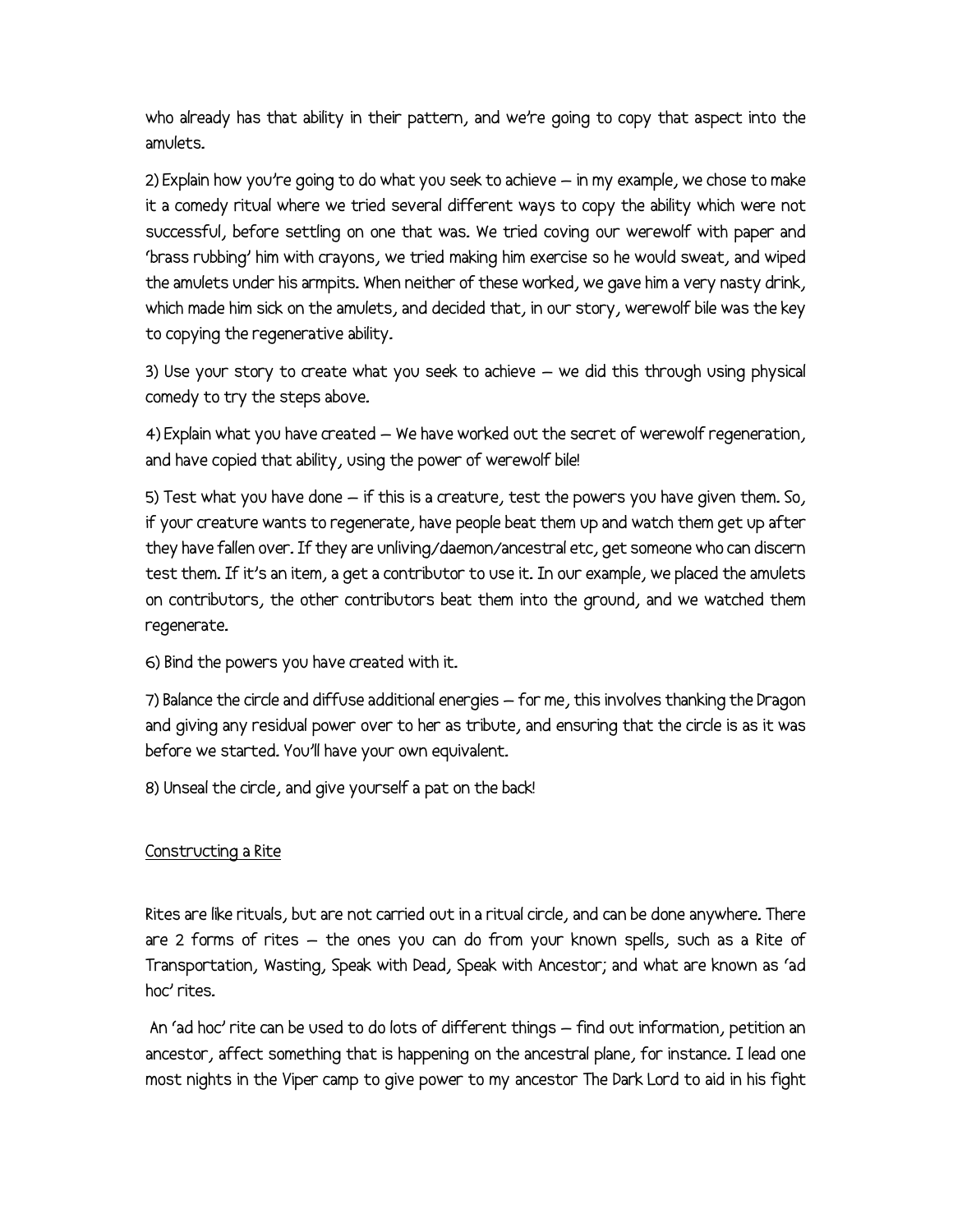against Satuun on the Plane of Unlife. These are not used to make magical creatures and items, but rather most other uses that aren't creating items and creatures.

These don't have special effects, and often don't have props and similar, although a Rite Focus can be beneficial. If I'm speaking with an ancestor about a person, I normally ask for something meaningful belonging to the person to use. If it's a faction rite, then a faction land item/iconic can make a good rite focus. If it's an ancestral rite, then maybe an item related to the ancestor.

The format for a rite is much more 'free form', and needs to be at least 10 minutes long.

## Planning and Preparation

Planning a ritual is fairly simple and step-by-step, and everyone has their own way of doing it. I'll share how I do it, and if others can do the same, that would be great. Once I've got it in my head what we're going to make and the premise for how we're going to achieve it, I start with my paperwork. I clearly explain what we're going to do and how on the paperwork, then I go and round up my contributors. I add them to my paperwork and, as I go, I find out what specialist skills we have that are relevant and add them to the paperwork. If I have need of very specific skills, then I go and secure those contributors first, and then 'fill up' with more 'vanilla' contributors.

Then, once I know what we have, I fill out the 'relevancy' part of the paperwork, totalling the number of summoners and high summoners. I also say what else with have that is relevant. If I was making an unliving creature, for example, I'd note the number of corruptors, sources of unlife, other unliving etc. that we have in the circle.

I then go and take myself away from distractions and write a 'bare bones' synopsis of what's going to happen in what order. I get my contributors together at a set time, and we have a beer and talk through what's going to happen in what order. I assign tasks to contributors (you need to pick up and use x at x time, you need to beat up the subject, you need to chant this at this time etc.). I refine the synopsis as I go based on the ideas that come out during the run-through. I then add my tech information to the back page, check all the details (usually by asking one of my contributors to read and sensibility check the paperwork and make sure I haven't missed anything).

Well before an hour before the ritual, I go and hand in my paperwork. You never know when you'll be distracted, your camp will be attacked etc., so get it out of the way and that's one less thing to worry about.

I arrange to meet the team at the circle half an hour before. We have a quick talk through again, I have a Q&A with my contributors to check everyone knows what they are doing and are happy,